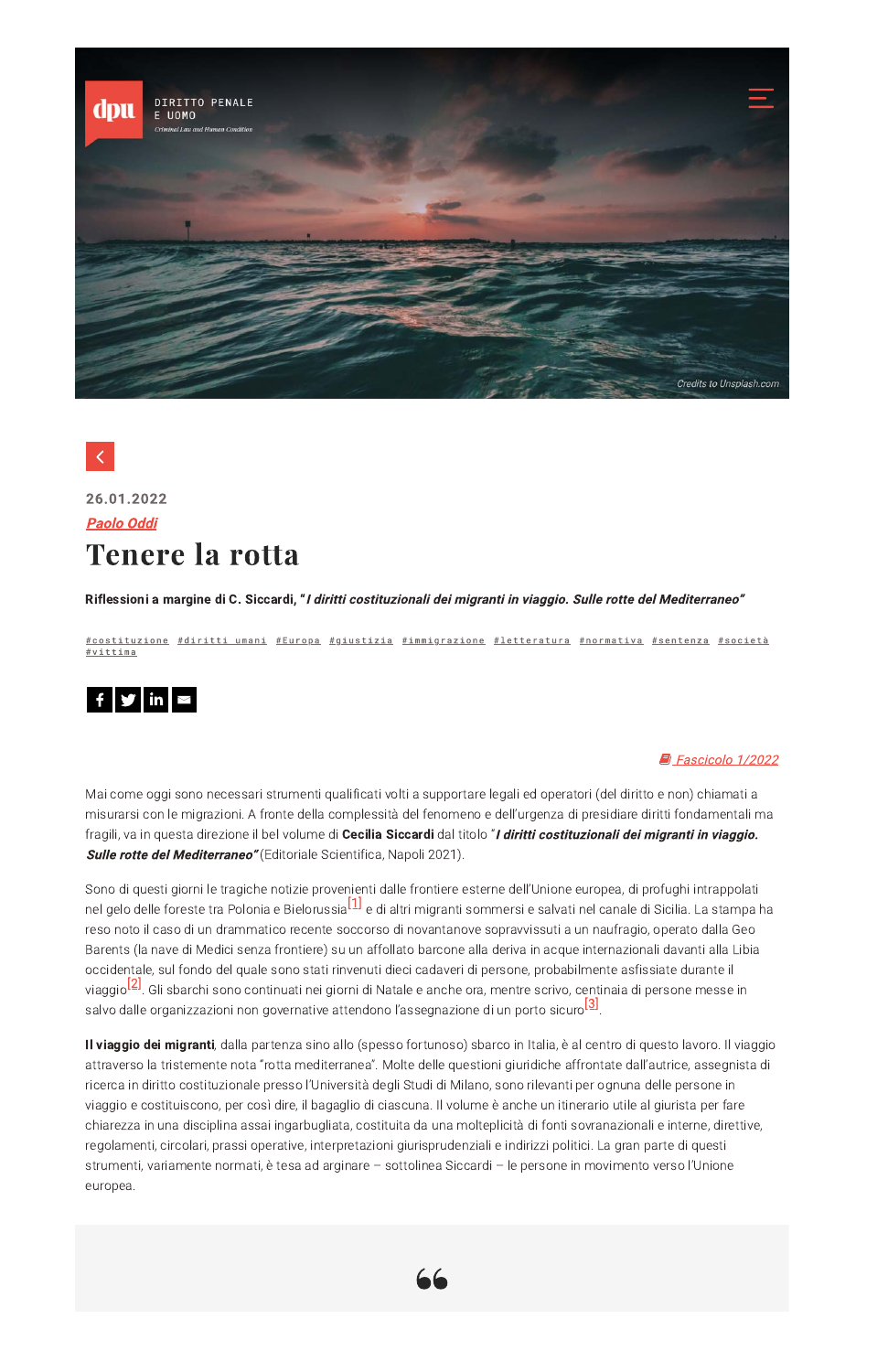Il viaggio dei migranti, dalla partenza sino allo (spesso fortunoso) sbarco in Italia, è al centro di questo lavoro. Il viaggio attraverso la tristemente nota "rotta mediterranea". Molte delle questioni giuridiche affrontate dall'autrice [...] sono rilevanti per ognuna delle persone in viaggio e costituiscono, per così dire, il bagaglio di ciascuna

Si tratta di c.d. "flussi misti", nei quali diventa sempre più difficile distinguere tra chi fugge per chiedere protezione e chi si sposta per ragioni lavorative, in cerca di un futuro migliore. Il volume si snoda, dunque, dalla partenza dai Paesi d'origine, alla condizione nei c.d. Paesi di transito, per svilupparsi attraverso le tappe successive del viaggio, e cioè la traversata del Mediterraneo, sino all'approdo alla frontiera italiana. Infine, un focus su coloro che presentano richiesta di protezione internazionale e che sono accolti nel territorio dello Stato in attesa dell'esito del procedimento di esame della domanda.

Il faro che "ci" deve guidare è rappresentato, secondo l'autrice, dalla Costituzione italiana, la cui disposizione sul diritto di asilo (articolo 10 comma 3) ha una portata molto ampia ed è cardine del sistema integrato (tra i vari livelli internazionali e interni) di protezione dei diritti umani. Sebbene essa affermi solennemente che «hanno diritto di asilo nel territorio della Repubblica gli stranieri ai quali viene impedito nel Paese d'origine l'effettivo esercizio delle libertà democratiche» garantite dalla Costituzione stessa, secondo Siccardi assistiamo a uno dei «paradossi più evidenti del diritto costituzionale attuale» ovvero l'impossibilità «di raggiungere in modo regolare e sicuro il territorio della Repubblica al fine di chiedere protezione». In assenza di canali sicuri di ingresso le persone sono costrette a «lunghi e impervi viaggi in modo irregolare, sperando di giungere alla frontiera italiana per chiedere asilo».

66

Sebbene [la Costituzione] affermi solennemente che «hanno diritto di asilo nel territorio della Repubblica gli stranieri ai quali viene impedito nel Paese d'origine l'effettivo esercizio delle libertà democratiche» garantite dalla Costituzione stessa, secondo Siccardi assistiamo a uno dei «paradossi più evidenti del diritto costituzionale attuale» ovvero l'impossibilità «di raggiungere in modo regolare e sicuro il territorio della Repubblica al fine di chiedere protezione»

Molto calzante, in proposito, il richiamo a recenti pronunce del Tribunale di Roma che accertano il diritto all'ingresso

## per chiedere asilo.

È del **12 febbraio 2019** l'ordinanza che – a seguito di un procedimento di urgenza ai sensi dell'art. 700 c.p.c. – accoglie la domanda di una madre nigeriana volta a ottenere il rilascio di un visto per motivi umanitari al figlio minore, trattenuto in Libia in precarie condizioni di salute. Basandosi sull'art. 25 par. 1 lettera a) del Codice europeo dei visti (che disciplina il c.d. "visto umanitario")<sup>[4]</sup>, il Tribunale valorizza la particolare situazione di vulnerabilità del minore e, seppur non citando espressamente l'art. 10 comma 3 Costituzione, afferma: «sembra evidente che il diritto di ingresso in Italia discenda dalla consapevolezza che il minore si ritrovi in una situazione di impedimento dell'esercizio di libertà democratiche sancite dalla Costituzione italiana»<sup>[5]</sup>.

Con un'altra sentenza del 28 novembre 2019, n. 22917, il medesimo tribunale si esprime sul caso di quattordici cittadini eritrei - parte di un più ampio gruppo di persone soccorso dalla marina militare italiana nel giugno 2009 ma riconsegnato immediatamente ai libici - i quali si sono rivolti all'autorità giudiziaria sia per accertare e dichiarare la responsabilità dell'amministrazione per fatto illecito - e il conseguente diritto al risarcimento del danno -, sia per sancire il diritto di ingresso nel territorio dello Stato al fine di presentare domanda di asilo. Nell'accogliere entrambe le domande, ripercorrendo i principi espressi dalla giurisprudenza di legittimità in materia, il Tribunale di Roma giunge ad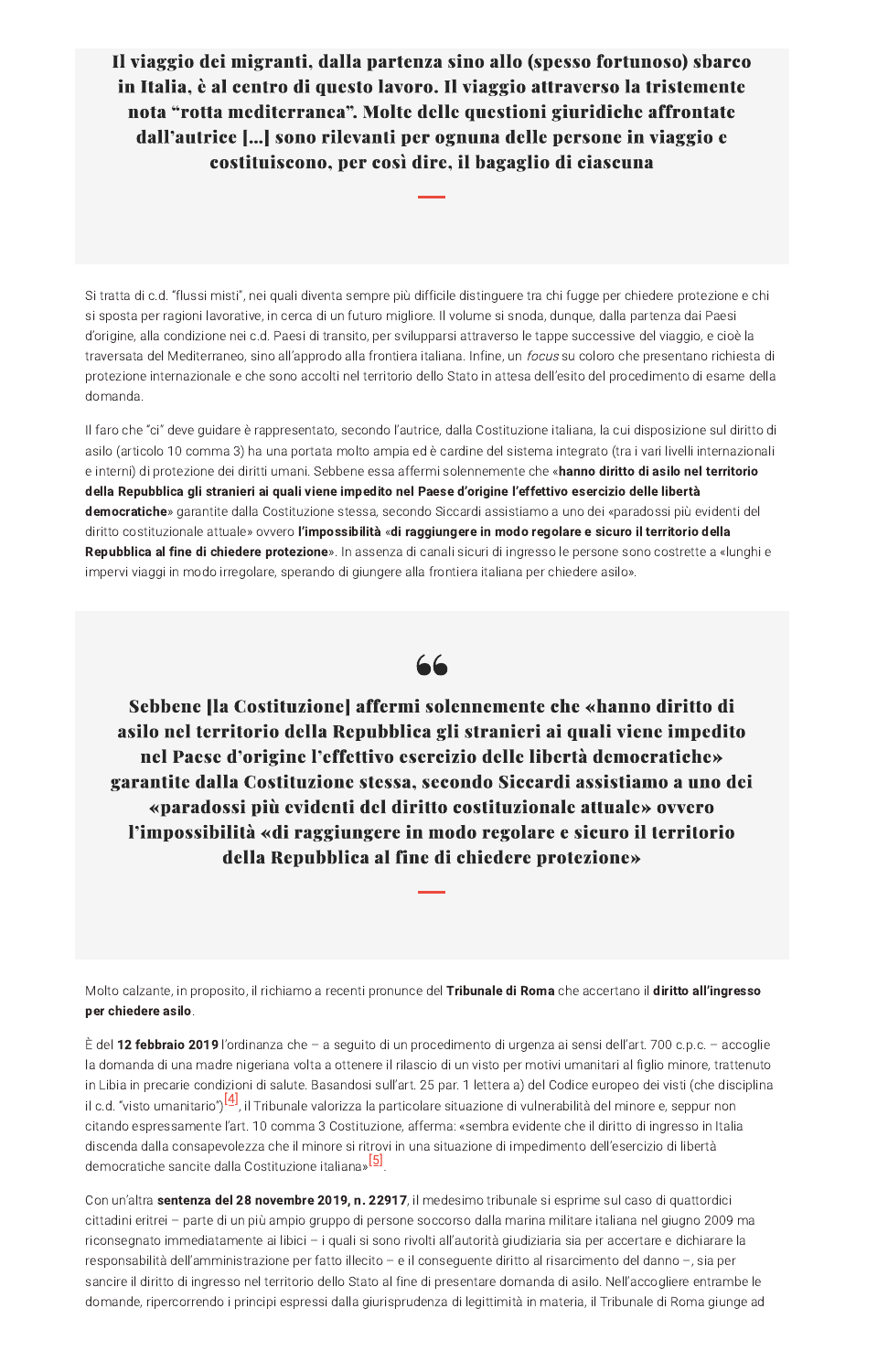affermare che nel caso in cui «un richiedente protezione internazionale non possa presentare la relativa domanda sul territorio italiano per circostanze allo stesso non imputabili ed anzi riconducibili ad un fatto illecito commesso dall'autorità italiana, non appare conforme ai principi sopra richiamati limitare il diritto pieno e perfetto a richiedere protezione».

E ancora «si ritiene che il diritto di asilo di cui all'art. 10, 3° comma, Cost. possa essere declinato nei termini di diritto ad accedere nel territorio dello Stato al fine di essere ammesso alla procedura di riconoscimento della protezione internazionale (in questi termini anche Cassazione (Sez. I civ.), sentenza n. 25028 del 2005)»<sup>[6]</sup>.

Il mondo dell'associazionismo, nel vuoto normativo italiano ed europeo, dal 2015 ha promosso e realizzato alcuni corridoi umanitari – "*best practice"*, ricorda Siccardi – che hanno, tuttavia, riguardato sinora solo 1896 persone<sup>[Z]</sup>.

Il volume è di grande interesse anche per la ricognizione sul tema dei migranti scomparsi nel Mediterraneo. Qui l'autrice, partendo dall'impressionante dato del numero di vittime stimate dall'OIM (dal 2014 al 2019 sarebbero 19.997), ripercorre lo straordinario lavoro di riconoscimento e di identificazione delle vittime nei naufragi nel canale di Sicilia dei medici legali del centro LABANOF, dell'Università degli Studi di Milano, coordinato dalla Prof.ssa Cristina Cattaneol<sup>81</sup>, sottolineando che «non si tratta solo di (ri)dare un nome a un corpo, ma è necessario considerare che, dietro a ogni defunto, vi è generalmente una famiglia che probabilmente non conoscerà mai la sorte del proprio caro»<sup>[9]</sup>.

«I morti hanno diritti?»: è un interrogativo che «impone riflessioni profonde e complesse su nozioni cruciali per il diritto, come la stessa nozione di capacità giuridica», scrive Siccardi, che richiama i filosofi del diritto, prevalentemente anglosassoni e statunitensi, teorizzatori di una specifica categoria di diritti, i c.d. posthumous rights, ovvero i diritti dei morti<sup>[10]</sup>



«I morti hanno diritti?»: è un interrogativo che «impone riflessioni profonde e complesse su nozioni cruciali per il diritto, come la stessa nozione di capacità giuridica», scrive Siccardi, che richiama i filosofi del diritto, prevalentemente anglosassoni e statunitensi, teorizzatori di una specifica categoria di diritti, i c.d. posthumous rights, ovvero i diritti dei morti

Ciò che è indiscutibile, continua l'autrice, è come l'ordinamento giuridico protegga alcuni interessi anche dopo la morte, dalle norme in materia di successioni al diritto al sepolcro. Cruciale è anche un altro interrogativo, ovvero se la tutela della dignità valga anche dopo la morte, esplorato dal punto di vista costituzionale e a livello sovranazionale. La mancata identificazione dei corpi dei migranti scomparsi ha sicuramente un forte impatto negativo sulla salute psicofisica dei viventi, dei familiari delle vittime disperse. E qui viene introdotto il concetto del "right to know", ovvero la disciplina relativa al diritto a conoscere il destino dei propri cari (the right to know the truth), sia nell'evoluzione del diritto internazionale sia nella giurisprudenza della Corte europea dei diritti dell'uomo<sup>[11]</sup>.

I capitoli centrali del volume si occupano della tutela dei migranti in mare e in frontiera, temi questi trattati spesso anche sulle pagine della Rivista.

Sulle frontiere si consumano molti abusi e mancano presidi volti a tutelare i diritti fondamentali delle persone, nel momento in cui sono più vulnerabili, più esposte all'arbitrio.

Le iniziative degli ultimi anni a sostegno della Guardia costiera libica hanno ulteriormente indebolito i diritti dei migranti in mare e resa pressoché impossibile la loro tutela giurisdizionale. Dal Memorandum Italia-Libia al finanziamento a missioni Ue nel Mediterraneo, come la "EUNAVFOR MED operazione Sophia", gli strumenti messi in campo sembrano finalizzati tutti a «promuovere il c.d. *push back* da parte della Guardia costiera libica»<sup>[12]</sup>.

«La totale assenza in alto mare di interpreti, associazioni e avvocati esperti impedisce, infatti, ai migranti di far valere argomenti contrari al loro respingimento»: così il Giudice per l'udienza preliminare di Trapani scriveva nel maggio 2019 nella sentenza – richiamata anche nel volume in commento<sup>[13]</sup> – che assolve due migranti accusati di essersi ribellati per non farsi ricondurre in Libia<sup>[14]</sup>